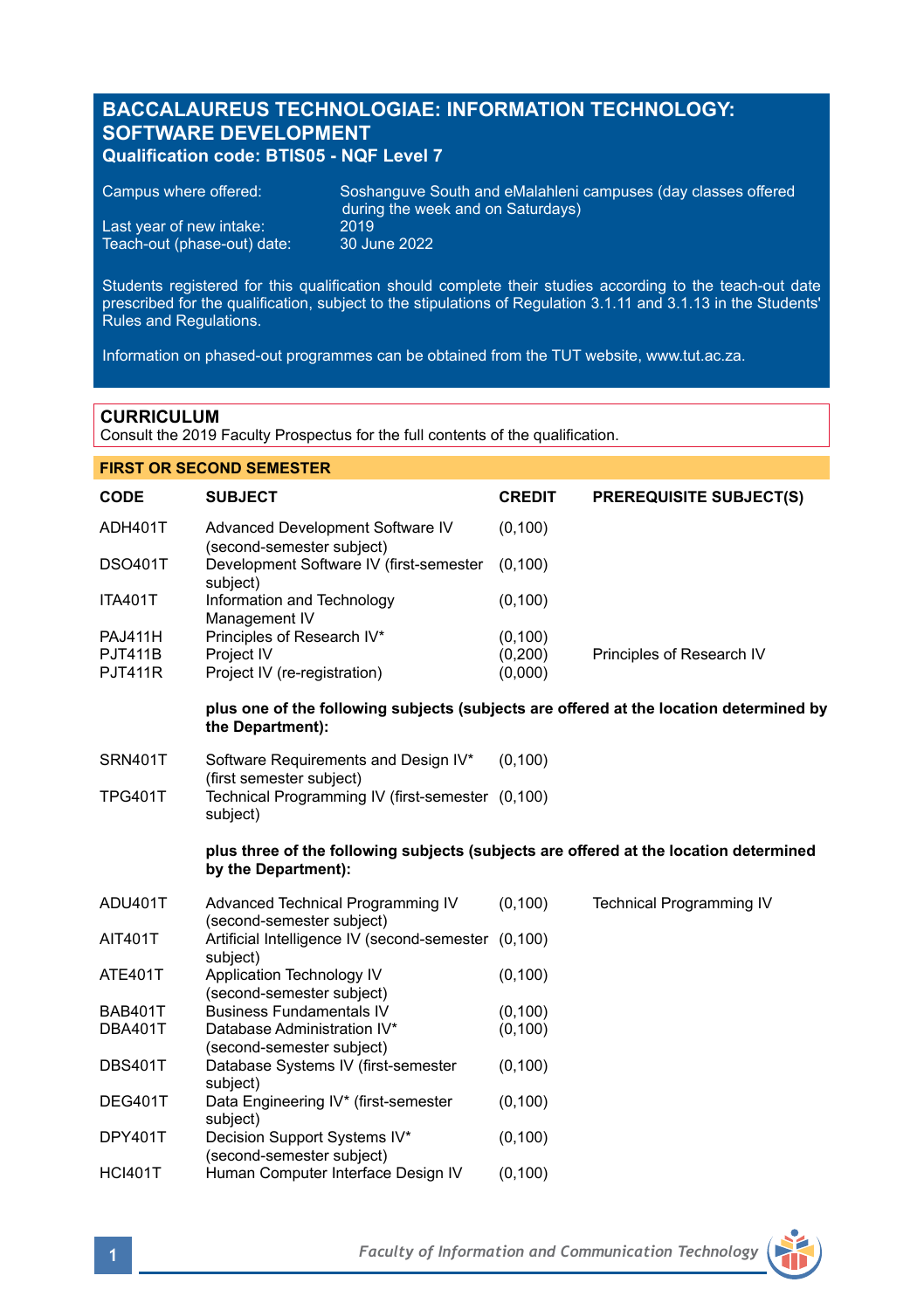| <b>Faculty of Information and Communication Technology</b> |  |
|------------------------------------------------------------|--|

|                              | 1 X |
|------------------------------|-----|
| ineering)                    |     |
| g machines that perform funo |     |
| Jom colving communicating    |     |

| <b>ITU401T</b>                       | Information Security IV (second-semester (0,100)<br>subject) |          |
|--------------------------------------|--------------------------------------------------------------|----------|
| <b>KNM401T</b>                       | Knowledge Management IV                                      | (0, 100) |
| OSY431T                              | Operating Systems IV (first-semester<br>subject)             | (0, 100) |
| <b>PJG401C</b>                       | Project Management IV                                        | (0, 100) |
| TOTAL CREDITS FOR THE QUALIFICATION. |                                                              |          |

# **SUBJECT INFORMATION (OVERVIEW OF SYLLABUS)**

The syllabus content is subject to change to accommodate industry changes. Please note that a more detailed syllabus is available at the Department or in the study guide that is applicable to a particular subject. At time of publication, the syllabus content was defined as follows:

### **ADVANCED DEVELOPMENT SOFTWARE IV (ADH401T) 1 X 4-HOUR COMPUTER-BASED** *(Subject custodian: Department of Computer Science)*

The primary purpose is on developing PL/SQL web applications using oracle 10g/11g as a tool and Oracle Application Server configurations. The contents include generating HTML output from PL/SQL, passing parameters to a PL/SQL web application, performing network operations within PL/SQL stored procedures and embedding PL/SQL code in web pages and the use of JavaScript in PL/SQL web applications. (Total tuition time: ± 40 hours)

### **ADVANCED TECHNICAL PROGRAMMING IV (ADU401T) 1 X 4-HOUR COMPUTER-BASED** *(Subject custodian: Department of Computer Science)*

Aim: This subject focuses on introducing students to server-side component architecture using Enterprise Java Bean (EJB3.0). The students are exposed to EJB specifications to provide a standard way to implement the back-end "business" code typically found in enterprise applications. Objectives: Understanding EJB in relation to the J2EE architecture, annotation-based EJB programming model and persistence model for entity beans. Key Topics: Session bean, entity bean, message-driven bean, annotations, web services. (Total tuition time:  $± 40$  hours)

## **APPLICATION TECHNOLOGY IV (ATE401T) 1 X 3-HOUR PAPER**

*(Subject custodian: Department of Computer Science)*

The purpose of this subject is to equip students with skill and knowledge in the use of software design patterns. The subject exposes students to the commonly used creational, structural and behavioural design patterns. (Total tuition time: ± 40 hours)

## **ARTIFICIAL INTELLIGENCE IV (AIT401T) 1 X 3-HOUR PAPER**

## *(Subject custodian: Department of Computer Systems Engi*

Aim/Purpose: To introduce the fundamentals of the art of creating machines that perform functions that require intelligence when performed by people. The field includes problem solving, communicating, perceiving and acting, learning, knowledge, reasoning and planning, uncertain knowledge and reasoning. (Total tuition time: ± 26 hours)

## **B**

# **BUSINESS FUNDAMENTALS IV (BAB401T) 1 X 3-HOUR PAPER**

*(Subject custodian: Department of Informatics)*

Business analysis is critical in identifying the business needs of end users and other stakeholders to determine the appropriate solution to a business problem. Focus is primarily on business analysis, and discusses how to obtain success in business analysis. Six business analysis knowledge areas are discussed in detail. On successful completion of this subject, the student will be able to: specify and model requirements for an IT business solution, investigate business problem or opportunity within an organisation, analyse and document solution requirements for an IT organisation and support project manager throughout solution development, implementation and testing to ensure that requirements are met. (Total tuition time:  $\pm$  54 hours)



**A**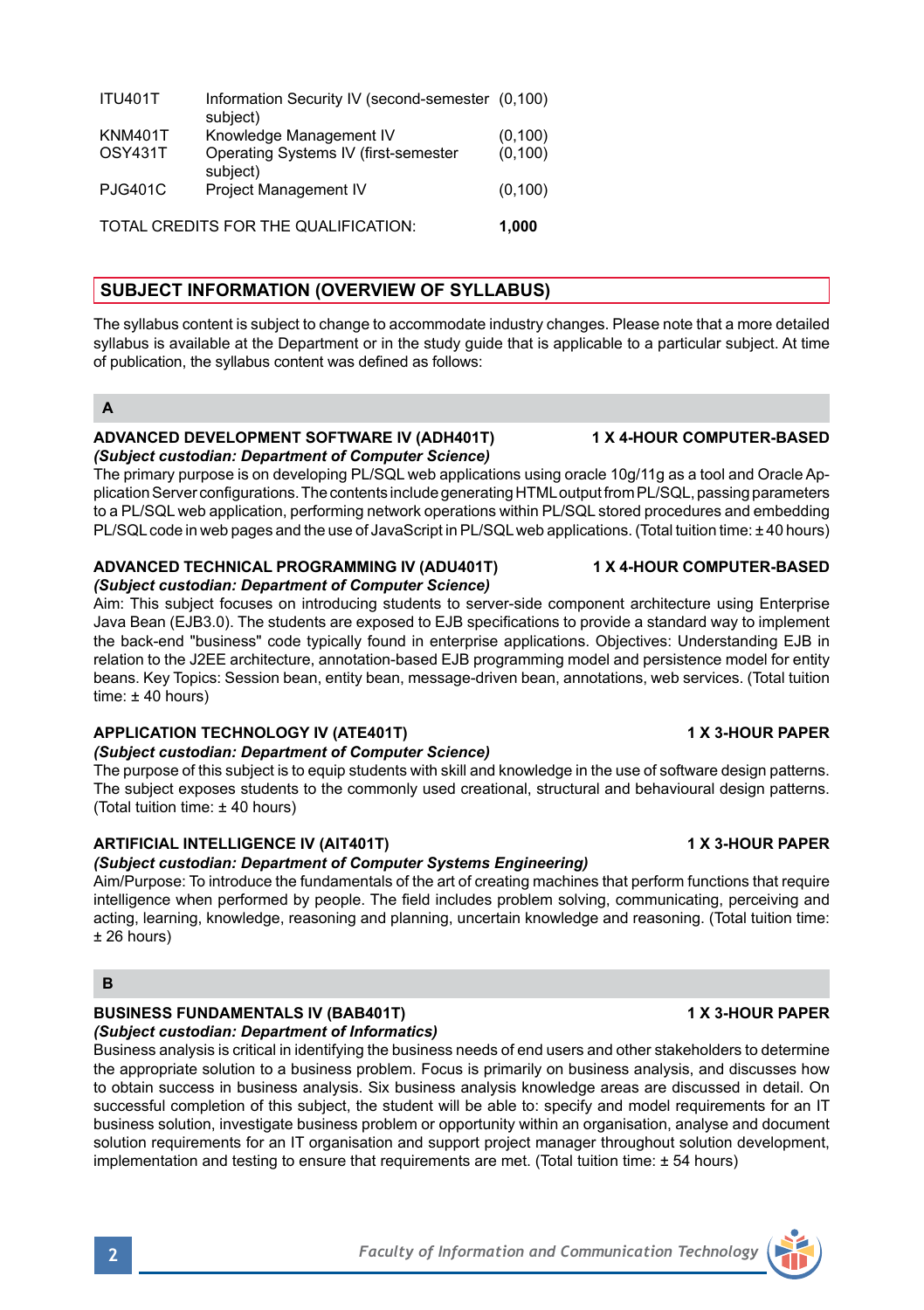## **DATA ENGINEERING IV (DEG401T) 1 X 3-HOUR PAPER**

### *(Subject custodian: Department of Computer Science)*

The aim of this subject is to address the issues of data representation for data mining. Objectives: On completion of this subject, students should be able to prepare and process data for meaningful interpretations. Key topics: data engineering models, data mining tool, normalisations and redistributing variables, introduction to Neural network. (Total tuition time: ± 40 hours)

## **DATABASE ADMINISTRATION IV (DBA401T) 1 X 3-HOUR PAPER**

### *(Subject custodian: Department of Computer Science)*

An introduction to the management of database systems. Problems in current database administration, as well as possible solutions to those problems, are discussed. The subject focuses on the design of data structures and storage techniques, tuning, distributed systems, database administration and support tools. (Total tuition time:  $\pm$  40 hours)

## **DATABASE SYSTEMS IV (DBS401T) 1 X 3-HOUR PAPER**

### *(Subject custodian: Department of Computer Science)*

This subject assumes knowledge of databases and builds on this existing database knowledge by presenting database design and technology concepts. Fundamental database concepts are covered as well as relational database models and normalisation; entity-relationship modelling; transaction management and concurrency control; distributed database management systems; object-orientated databases; client/server systems; data warehousing, data mining and also databases in electronic commerce. (Total tuition time: ± 40 hours)

## **DECISION SUPPORT SYSTEMS IV (DPY401T) 1 X 3-HOUR PAPER**

### *(Subject custodian: Department of Computer Science)*

The subject focuses on decision support systems and business intelligence, human decision making processes, decision making, systems, modeling and support, decision support systems concepts, methodologies and technologies, modeling and analysis, data mining for business intelligence, artificial neural networks for data mining, text and web mining, data warehousing and the CART algorithm. (Total tuition time: ± 40 hours)

## **DEVELOPMENT SOFTWARE IV (DSO401T) 1 X 4-HOUR COMPUTER-BASED**

### *(Subject custodian: Department of Computer Science)*

The focus is on advanced PL/SQL programming using Oracle 10g/11G as a tool, the content includes PL/ SQL tables, Nested blocks in PL/SQL, Dynamic SQL and Dynamic PL/SQL blocks, recompiling functions and procedures, package forward declarations, package dependency, package overloading, bulking in PL/SQL and creating database triggers. (Total tuition time: ± 40 hours)

### **H**

### **HUMAN COMPUTER INTERFACE DESIGN IV (HCI401T) 1 X 3-HOUR PAPER** *(Subject custodian: Department of Computer Science)*

Students gain knowledge and skills required for designing interactive products to support the way they communicate and interact in their everyday and working life. Students should know how to generate user requirement, design, evaluate and implement interactive computing systems for human use with other human factors and ergonomics. The subject's main topics include: the use of general HCI principles to design screens for Windows application and for the Web; understanding users and user-centered design; identifying needs and establishing requirements; doing conceptual design, prototyping and construction of human computer interfaces for different types of users. (Total tuition time:  $\pm$  40 hours)

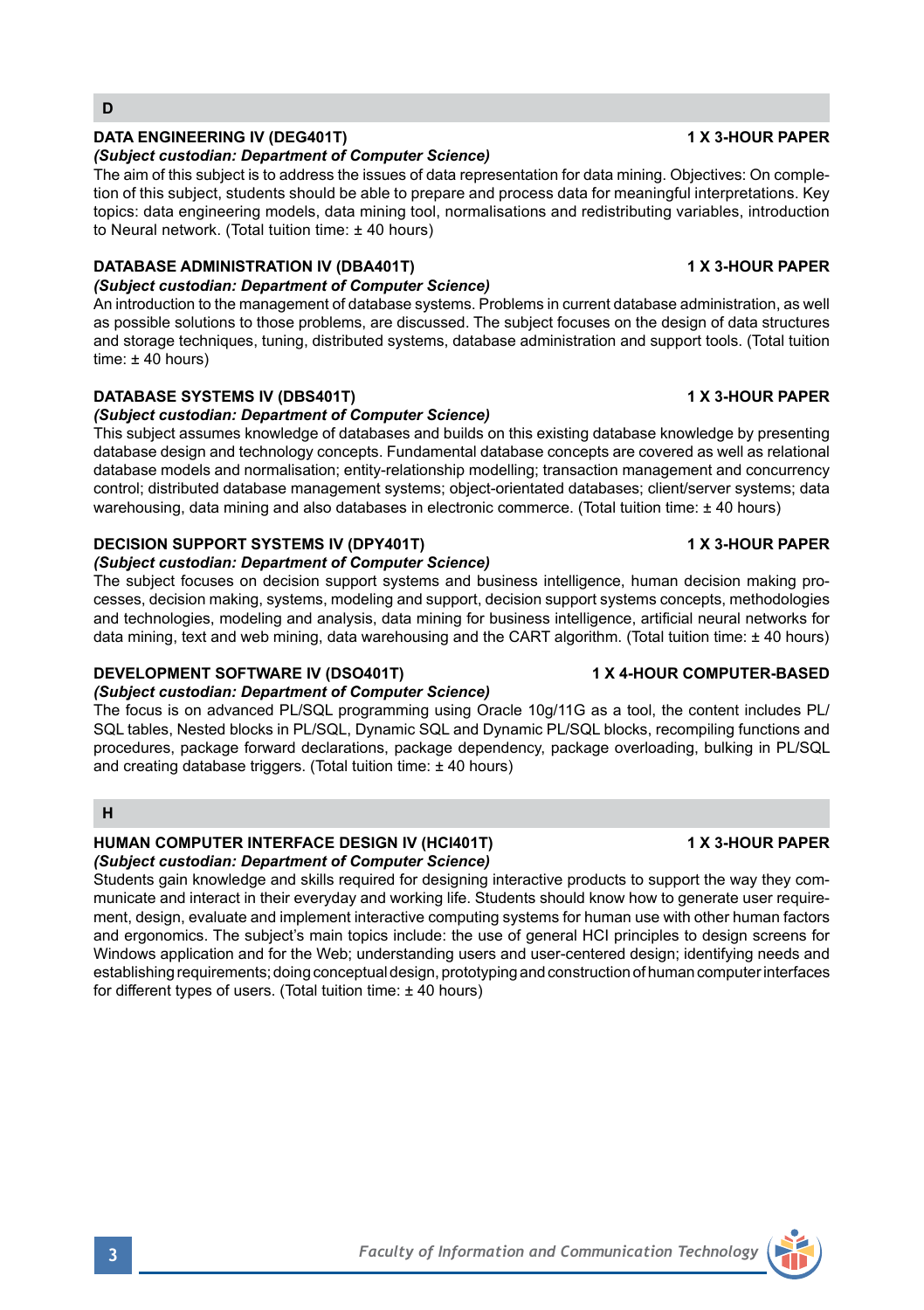### **INFORMATION AND TECHNOLOGY MANAGEMENT IV (ITA401T) 1 X 3-HOUR PAPER** *(Subject custodian: Department of Informatics)*

This subject provides concepts and frameworks for understanding the potential impact of Information Technology (IT) on business strategy and performance. The subject focuses on the implications of increased digitisation for defining business strategies and operating models, and explores the roles of both general managers and IT executives in using IT to achieve operational excellence and business agility. On successful completion of this subject, the student will be able to develop an IT Strategy for a digital enterprise; evaluate how IT will shape future businesses and the contribution of enterprise architecture; evaluate the risk and benefits of digitised processes and compare strategically whether to perform those processes internally or externally; assess the impact of globalisation; motivate why some firms are better able to convert their IT investments into business value; and implement steps to ensure effective IT decision making. (Total tuition time: ± 54 hours)

## **INFORMATION SECURITY IV (ITU401T) 1 X 3-HOUR PAPER**

## *(Subject custodian: Department of Information Technology)*

Encryption and decryption algorithms, protocols, operating systems, databases and network security. (Total tuition time: ± 40 hours)

### **K**

### **KNOWLEDGE MANAGEMENT IV (KNM401T) 1 X 3-HOUR PAPER** *(Subject custodian: Department of Informatics)*

This subject is aimed at extending the skills of the students by introducing students to the various Knowledge Management concepts, design, implementation and management of KNM systems, as well as an overview of challenges that organisations face during the implementation of KNM initiatives. As the economy increasingly moves towards a knowledge-based economy, the ability to manage knowledge becomes a matter of competitive survival for organisations. Principles and practice of knowledge management in organisations, therefore, become the focal point of this subject. On completion of the subject, students will be able to identify and apply the theoretical and practical knowledge management principles to address management pitfalls, manage these knowledge management challenges; and implement the relevant knowledge management steps to ensure success within the context of the organisation. (Total tuition time: ± 54 hours)

## **O**

## **OPERATING SYSTEMS IV (OSY431T) 1 X 3-HOUR PAPER**

## *(Subject custodian: Department of Computer Systems Engineering)*

The main objective of this subject is to design and program a simple operating system (using layered technology), programmed in Assembler, C or C++ programming languages. The simple operating system will have a programmed boot process (written in Assembler only), a kernel (can be written in Assembler, C or C++ combination), file system (can be written in Assembler, C or C++ combination), and command interpreter or shell (can be written in Assembler, C or C++). Students should have prior (and solid) knowledge of operating systems and C or C++ programming language before embarking on this subject. The subject starts off with a revision of Assembler programming only. No revision of C or C++ is done, as this is required from students. When time permits, advanced concepts (in theory only), such as memory management, process management and process scheduling, as well as types of operating systems, such as distributed, parallel, embedded and/ or real-time operating systems, are evaluated theoretically. (Total tuition time: ± 26 hours)

### **P**

# **PRINCIPLES OF RESEARCH IV (PAJ411H) CONTINUOUS ASSESSMENT**

*(Subject custodian: Department of Computer Science)* This subject prepares students to obtain the necessary skills in doing proper research to deliver a proper researched report. The subject also looks at the basics of paradigms, methodologies, and techniques of research in the behavioural sciences, and their application in information technology. On completion of the subject, students will be able to apply the basic paradigms, methodologies and techniques; apply different methodologies in different scenarios; recommend which data collection technique is necessary; apply correct research methods in the ICT environment, and apply the appropriate tools for collecting data in the ICT environment. Project topics and research questions in line with the Department niche area. (Total tuition time: ± 54 hours)

# **4** *Faculty of Information and Communication Technology*